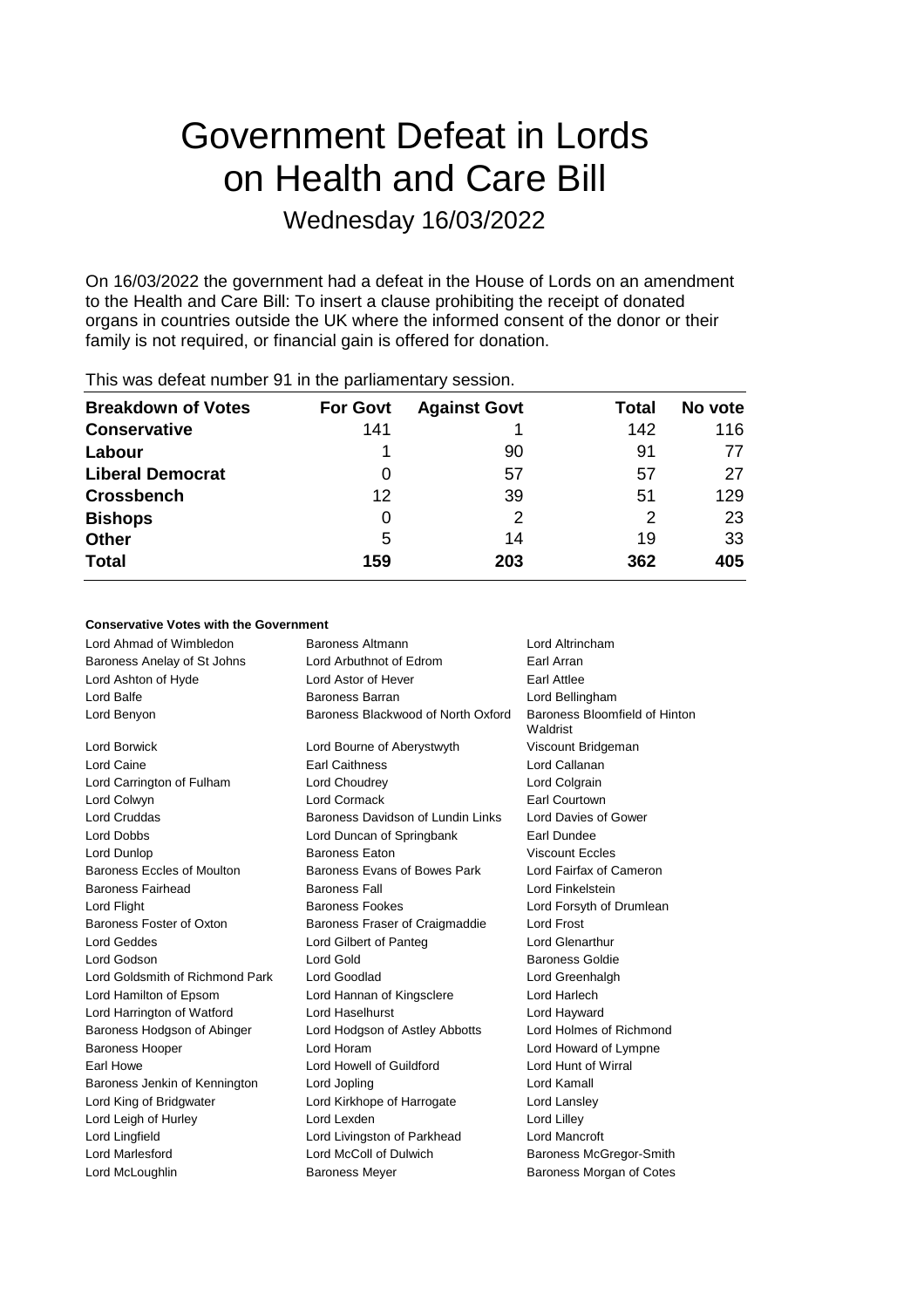Lord Moylan Lord Moynihan Lord Naseby Baroness Wyld Lord Young of Cookham Viscount Younger of Leckie

Baroness Noakes Lord Northbrook Lord Norton of Louth Lord Offord of Garvel Lord Parkinson of Whitley Bay Lord Patten Baroness Penn Baroness Pidding Lord Popat Lord Porter of Spalding The Baroness Redfern The Lord Risby Lord Sandhurst Lord Sarfraz Lord Sassoon Baroness Scott of Bybrook Lord Selkirk of Douglas Lord Sharpe of Epsom Lord Sheikh Lord Sherbourne of Didsbury Lord Shinkwin Lord Smith of Hindhead Lord Sterling of Plaistow Lord Stewart of Dirleton Baroness Stowell of Beeston Lord Strathcarron Corresponding Lord Strathclyde Baroness Sugg **Lord Suri** Lord Suri **Lord Trefgarne** Lord True Baroness Vere of Norbiton Lord Vinson Lord Wasserman Lord Wei Lord Wharton of Yarm Lord Whitby Baroness Williams of Trafford Lord Wolfson of Tredegar

Baroness Neville-Rolfe **Baroness Newlove** Baroness Newlove **Baroness Nicholson of Winterbourne** Lord Robathan Baroness Rock Baroness Sanderson of Welton

#### **Conservative Votes against the Government**

Lord Blencathra

**Labour Votes with the Government** Lord Davies of Stamford

#### **Labour Votes against the Government**

Baroness Armstrong of Hill Top Lord Bach Lord Berkeley Baroness Blower **Lord Blunkett** Lord Bradley Lord Brooke of Alverthorpe Lord Browne of Ladyton Baroness Bryan of Partick Lord Campbell-Savours Lord Cashman Baroness Chakrabarti Viscount Chandos Lord Clark of Windermere Lord Coaker Lord Collins of Highbury **Baroness Corston** Baroness Crawley Lord Davies of Brixton Lord Dubs Lord Elder Lord Falconer of Thoroton Lord Faulkner of Worcester Lord Foulkes of Cumnock Baroness Gale **Baroness Golding Baroness Golding** Lord Grantchester Lord Grocott **Lord Hacking** Lord Hacking Lord Hain Viscount Hanworth **Lord Harris of Haringey** Baroness Hayman of Ullock Baroness Hayter of Kentish Town Baroness Healy of Primrose Hill Lord Hendy Baroness Henig **Lord Howarth of Newport** Lord Hunt of Kings Heath Lord Hutton of Furness **Baroness** Jones of Whitchurch Lord Kennedy of Southwark Lord Khan of Burnley Baroness Lawrence of Clarendon Lord Lennie Baroness Liddell of Coatdyke Lord Liddle Baroness Lister of Burtersett Baroness Mallalieu Lord Maxton Lord McAvoy Lord McConnell of Glenscorrodale Baroness McIntosh of Hudnall Baroness Merron Lord Morgan **Baroness Morris of Yardley** Lord Murphy of Torfaen Lord Pendry Baroness Pitkeathley Baroness Prosser Lord Reid of Cardowan Baroness Ritchie of Downpatrick Lord Rooker Lord Rosser Baroness Royall of Blaisdon Lord Sawyer Lord Sikka **Baroness Smith of Basildon** Lord Snape Viscount Stansgate Lord Stevenson of Balmacara Baroness Taylor of Bolton Baroness Thornton Lord Tomlinson Lord Touhig Lord Tunnicliffe **Lord Turnberg** Lord Turnberg **Baroness Warwick of Undercliffe** Lord Watson of Invergowrie Lord Watts Lord West of Spithead Baroness Wheeler **Baroness Whitaker** Lord Whitty Baroness Wilcox of Newport Lord Woodley **Baroness Young of Old Scone** 

Lord Adonis **Lord Anderson of Swansea** Baroness Andrews

#### **Liberal Democrat Votes with the Government**

#### **Liberal Democrat Votes against the Government**

Lord Addington Lord Alderdice Lord Allan of Hallam Baroness Bakewell of Hardington Mandeville

Baroness Barker **Lord Beith**